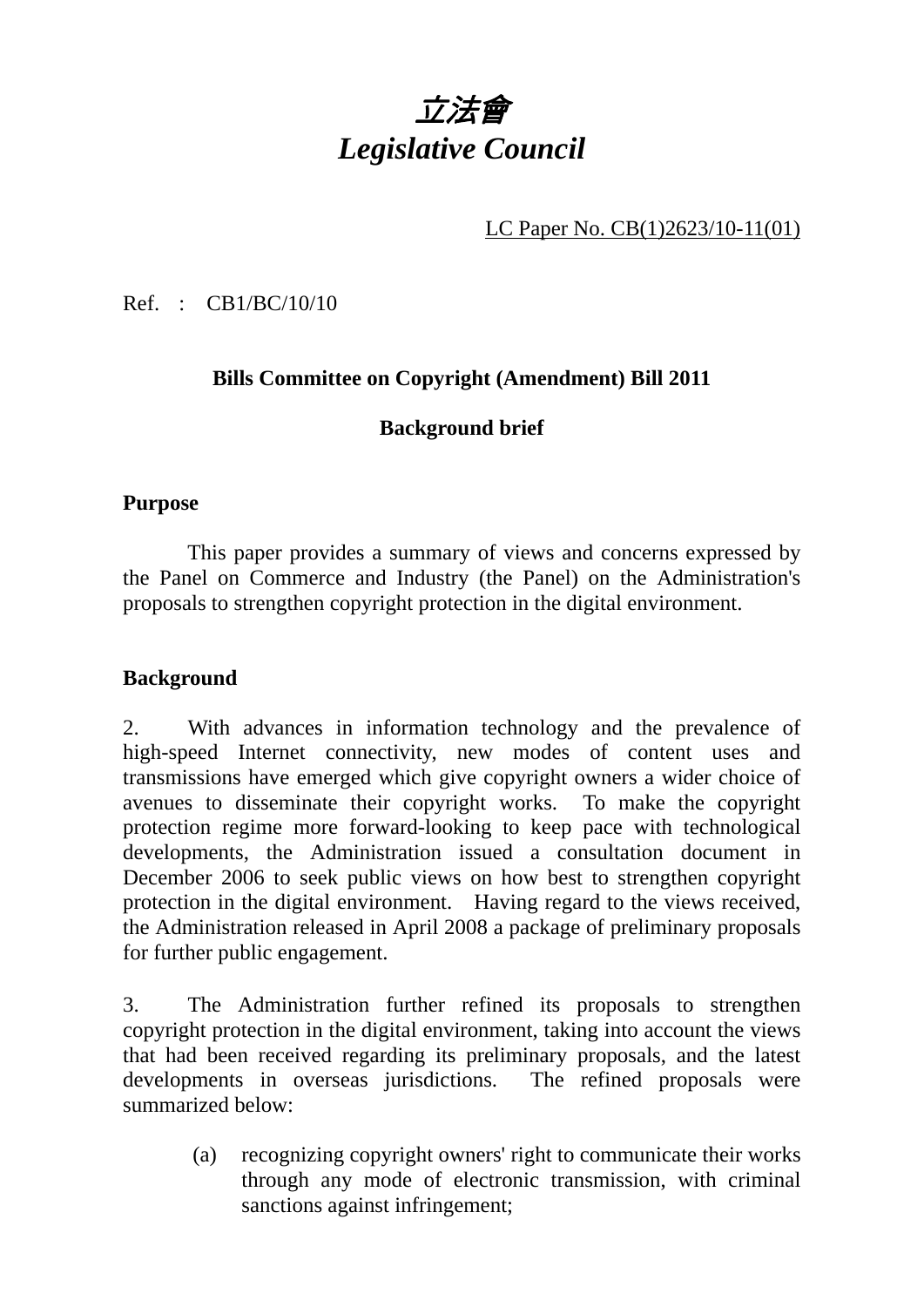- (b) introducing a statutory limitation of liability regime for online service providers (OSPs) in dealing with online piracy;
- (c) introducing a copyright exception for temporary reproduction of copyright works by OSPs;
- (d) prescribing additional factors for considering the award of additional damages; and
- (e) introducing a media shifting exception for sound recordings.

The Administration subsequently introduced the Copyright (Amendment) Bill 2011 (the Bill) into the Legislative Council on 15 June 2011.

## **The Bill**

- 4. The Bill seeks to
	- (a) provide for the rights of the owner of the copyright in a work, and the rights of a performer in a performance, relating to the communication of the work or performance to the public;
	- (b) provide for limitations on the liability of an OSP relating to online materials;
	- (c) make further provision with respect to the acts that may be done without infringing copyright or performers' rights; and
	- (d) provide for additional factors to which the court may have regard in considering whether additional damages should be awarded in an action for infringement of copyright or performers' rights.

#### **Discussion by the Panel on Commerce and Industry**

5. At the Panel meeting on 15 April 2008, the Administration consulted members on its preliminary proposals for strengthening copyright protection in the digital environment. The Panel considered that it was incumbent upon the Administration to ensure that the copyright protection regime would facilitate the free flow of information in the digital environment while not compromising the protection of personal data privacy.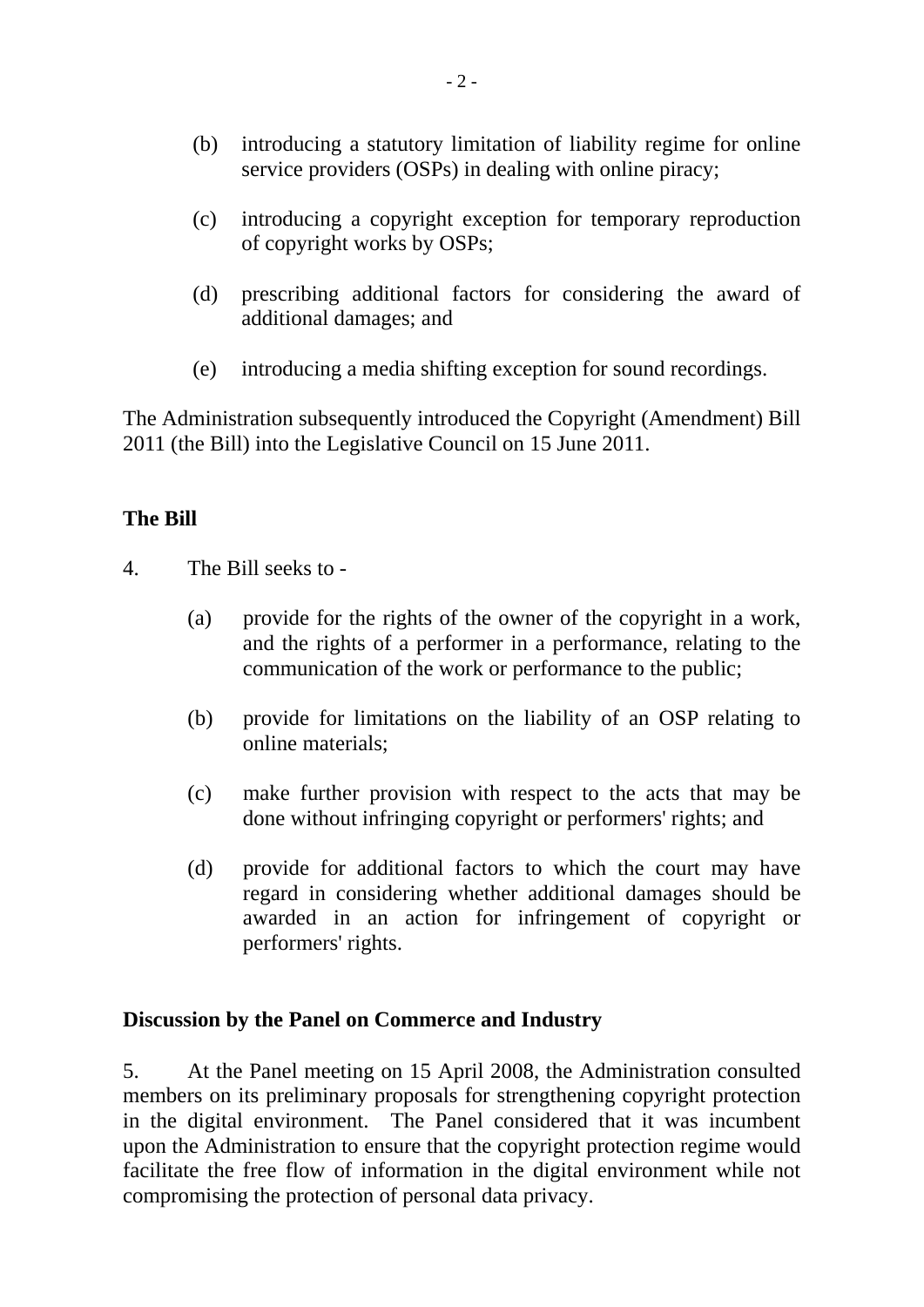6. At the Panel meeting on 17 November 2009, the Administration briefed members on its refined proposals. While Panel members in general welcomed the Administration's refined proposal for enhancing copyright protection in the digital environment, some members opined that over-regulation would stifle creativity and innovation, and that public education was equally important for the prevention of internet piracy. Some other members considered that without specifying the kinds of technology used in the infringement activity, the proposal on recognizing copyright owners' right to communicate their works through any mode of electronic transmission, with criminal sanctions against infringement, might increase the risk of inadvertent breaches by members of the public. The Administration was also requested to liaise with the Mainland and overseas authorities with a view to developing possible cooperative mechanism in combating online copyright piracy. As regards the Administration's proposal to introduce a media shifting exception limited to sound recordings, some members considered that the exception should be extended to other types of works such as films or publications provided that it was limited to personal use.

7. At the meeting on 19 January 2010, the Panel received views from members of the public and stakeholders, including copyright owners association and copyright users, on the Administration's refined proposals to strengthen copyright protection in the digital environment. While some copyright owners were of the view that the refined proposals had lagged behind global practices and was still insufficient for tackling online infringement, some copyright users called for a careful consideration of the refined proposals as these proposals would curtail the free flow of ideas and information. Panel members called on the Administration to strike a reasonable balance between the interests of the copyright holders and the users before finalizing the legislative proposals. Members also called on the Administration to further engage the relevant stakeholders, especially the users and the young generation to discuss the refined proposals.

#### **Recent development**

8. At the House Committee meeting on 17 June 2011, a Bills Committee was formed to scrutinize the Bill.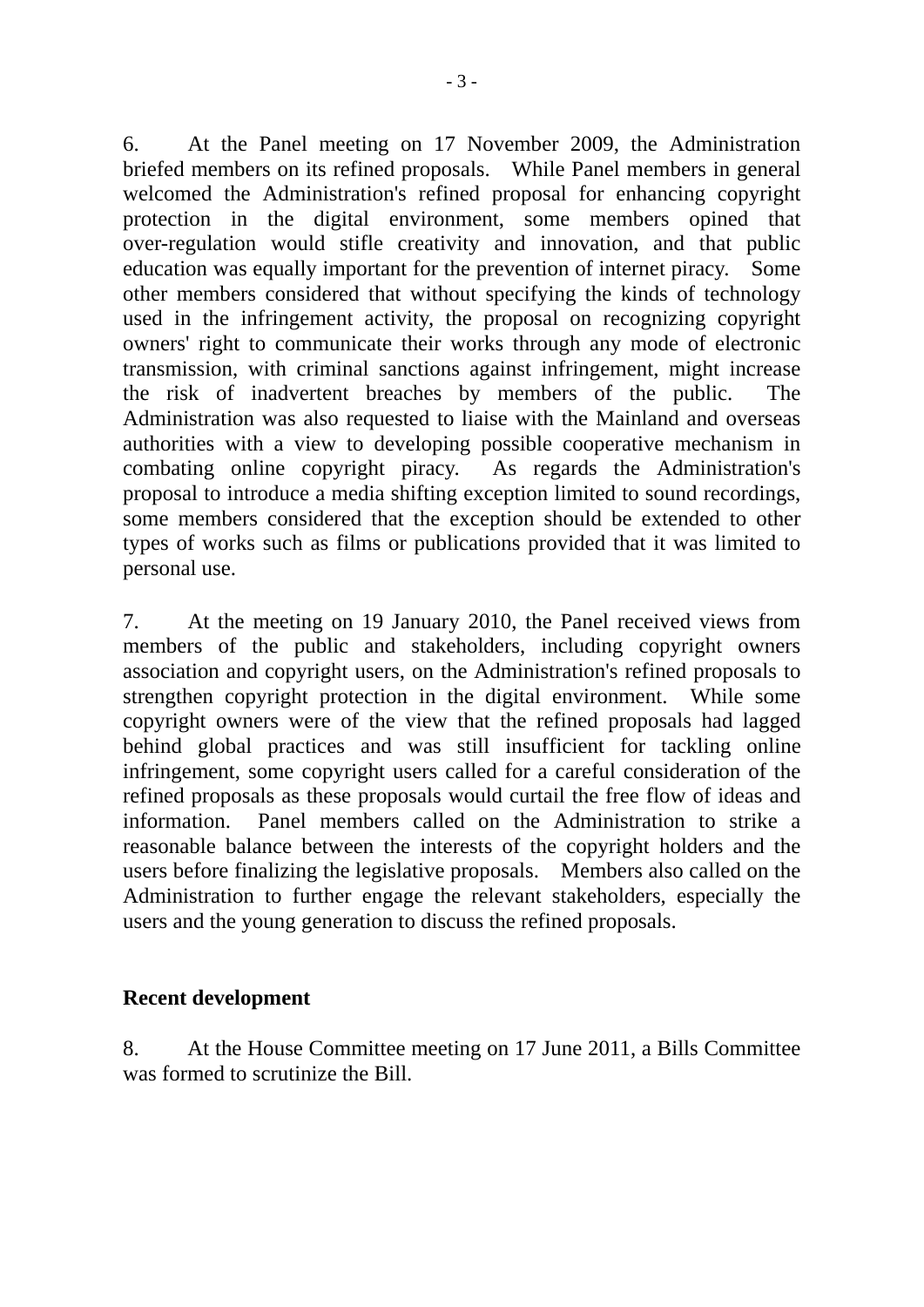## **Relevant papers**

Administration's paper for the Commerce and Industry Panel meeting on 16 January 2007

http://www.legco.gov.hk/yr06-07/english/panels/ci/papers/ci0116cb1-694-3-e .pdf

Minutes of the Commerce and Industry Panel meeting on 16 January 2007 http://www.legco.gov.hk/yr06-07/english/panels/ci/minutes/ci070116.pdf

Administration's paper for the Commerce and Industry Panel meeting on 15 April 2008

http://www.legco.gov.hk/yr07-08/english/panels/ci/papers/ci0415cb1-1211-3 e.pdf

Background brief prepared by the Legislative Council Secretariat for the Commerce and Industry Panel meeting on 15 April 2008 http://www.legco.gov.hk/yr07-08/english/panels/ci/papers/ci0415cb1-1211-4 e.pdf

Minutes of the Commerce and Industry Panel meeting on 15 April 2008 http://www.legco.gov.hk/yr07-08/english/panels/ci/minutes/ci080415.pdf

Administration's paper for the Commerce and Industry Panel meeting on 17 November 2009

http://www.legco.gov.hk/yr09-10/english/panels/ci/papers/ci1117cb1-341-8-e .pdf

Updated background brief prepared by the Legislative Council Secretariat for the Commerce and Industry Panel meeting on 17 November 2009 http://www.legco.gov.hk/yr09-10/english/panels/ci/papers/ci1117cb1-341-9-e .pdf

Minutes of the Commerce and Industry Panel meeting on 17 November 2009 http://www.legco.gov.hk/yr09-10/english/panels/ci/minutes/ci20091117.pdf

Updated background brief prepared by the Legislative Council Secretariat for the Commerce and Industry Panel meeting on 19 January 2010 http://www.legco.gov.hk/yr09-10/english/panels/ci/papers/ci0119cb1-865-29 e.pdf

Submissions for the Commerce and Industry Panel meeting on 19 January 2010

http://www.legco.gov.hk/yr09-10/english/panels/ci/agenda/ci20100119.htm